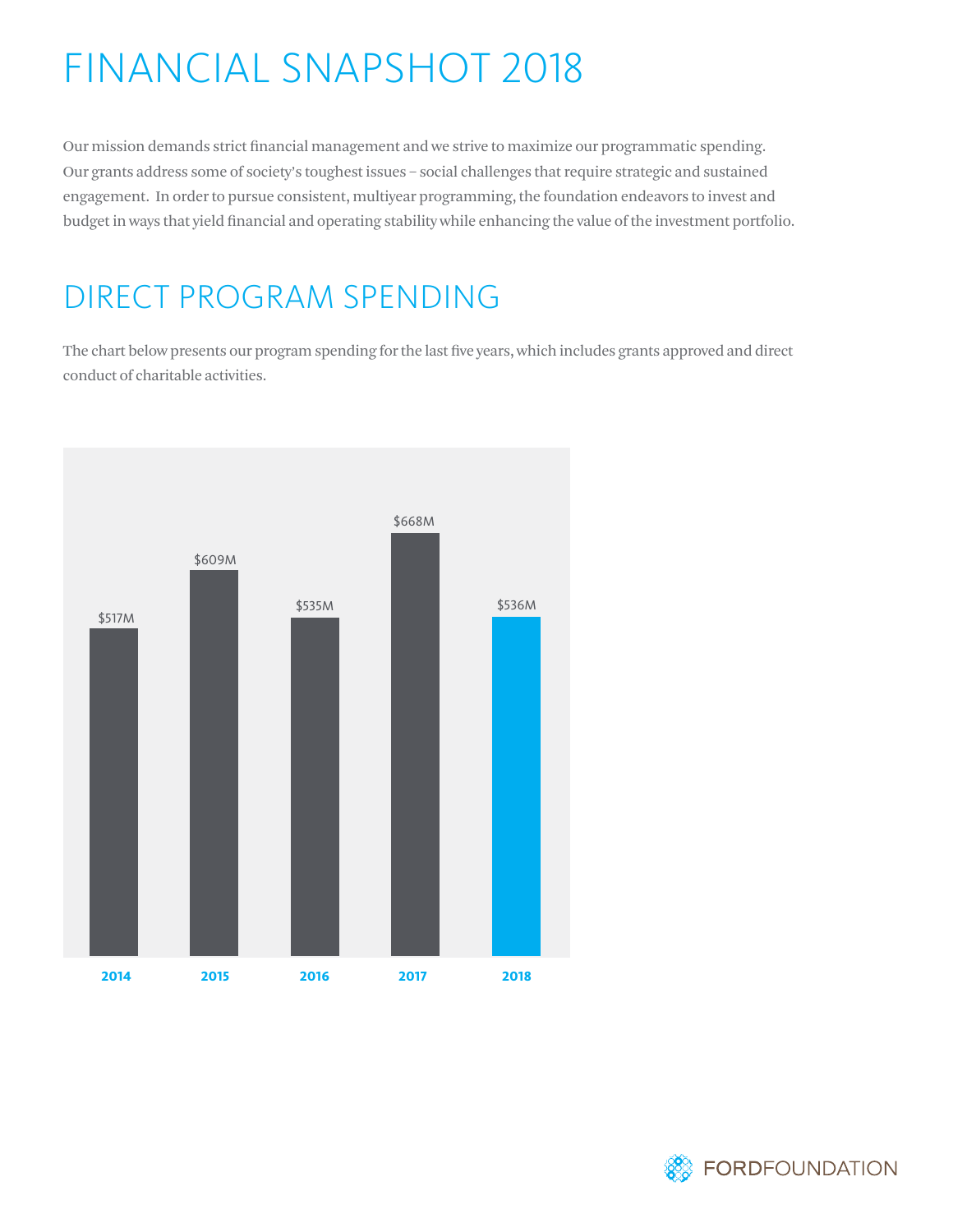## PROGRAM MANAGEMENT & OPERATIONAL SUPPPORT

We are committed to operating the foundation at the highest possible level to support our grantees and our mission. As part of that commitment, we closely monitor and manage operating expenses to ensure that our grantees get the support they need.

The chart below presents our program and operational support expenses for the last five years.



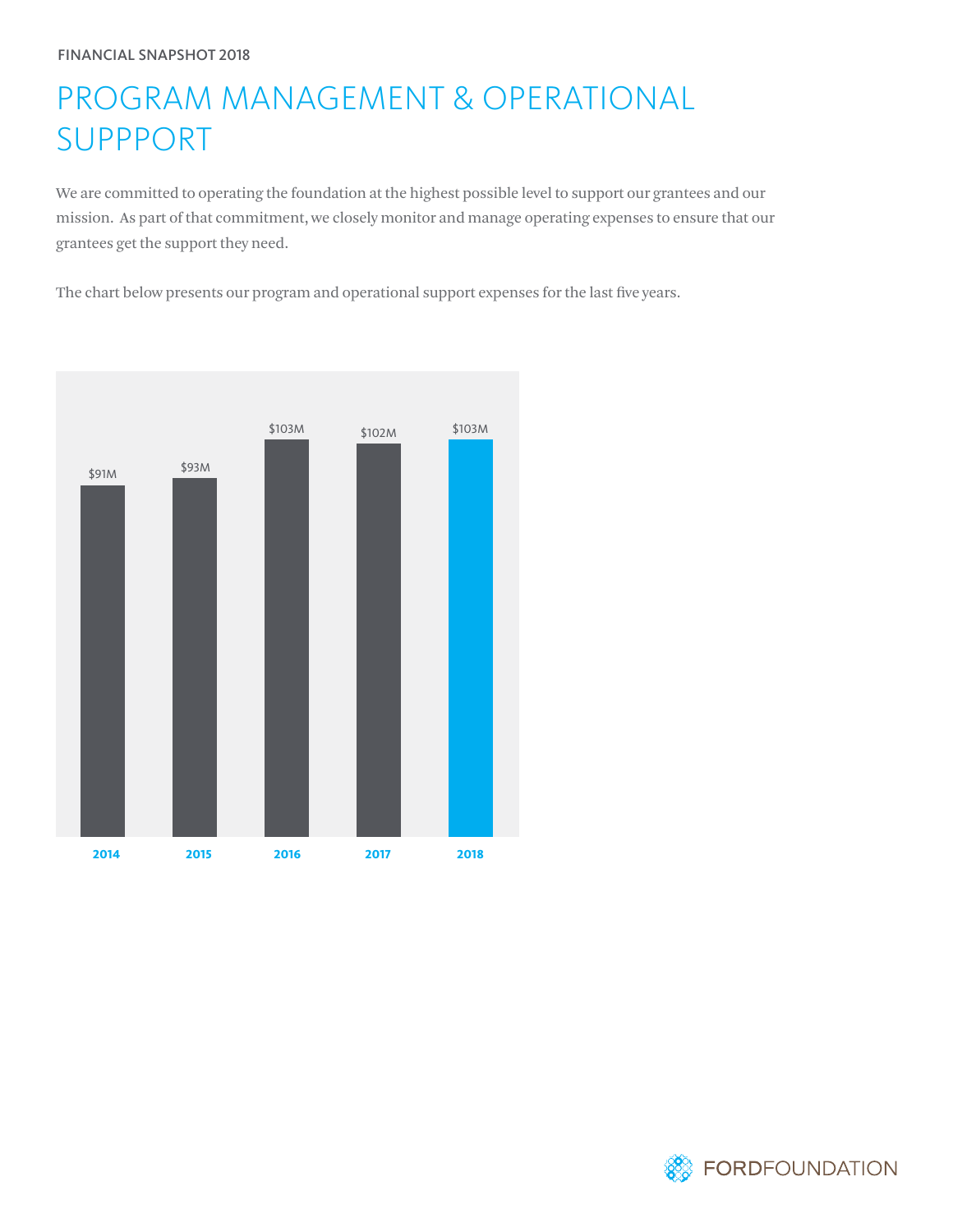## PAYOUT RATE

We set our annual program-related spending based on 5.3% of the 36-month trailing average endowment values and our program and operational budgets take into account three considerations: satisfying the US federal payout requirement (the yearly obligation to disburse 5 percent of the average value of the endowment); preserving the value of the endowment for long-term charitable funding; and meeting our programs' needs, including new opportunities to expand their impact.

The chart below presents our federal payout rates during the past five years.



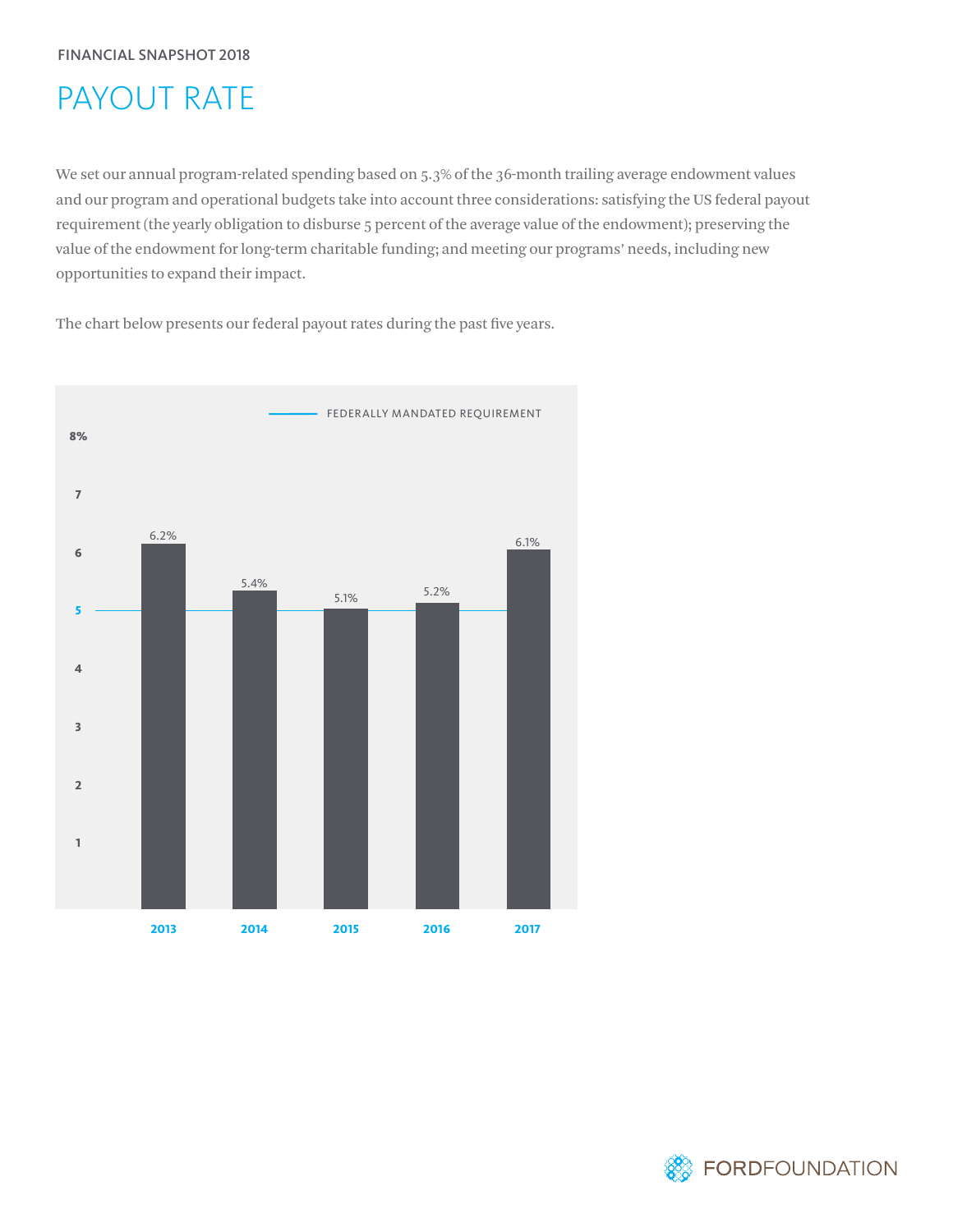# PORTFOLIO VALUES

Our policy has been to try to preserve the inflation-adjusted value of the endowment as we do not receive outside contributions to our endowment. As illustrated below, over the last 30 years, our net assets have grown from \$4.9 billion to \$12.2 billion, nominally. Adjusting for inflation, the value of our net assets has increased by nearly 18% during this period, while our grant making has exceeded \$18 billion (also adjusted for inflation) – over 1.8 times the inflation-adjusted value of our endowment value at the start of this period.



*Note that fiscal years 2013 and thereafter each coincides with the calendar year. Previous fiscal years ended September 30.*

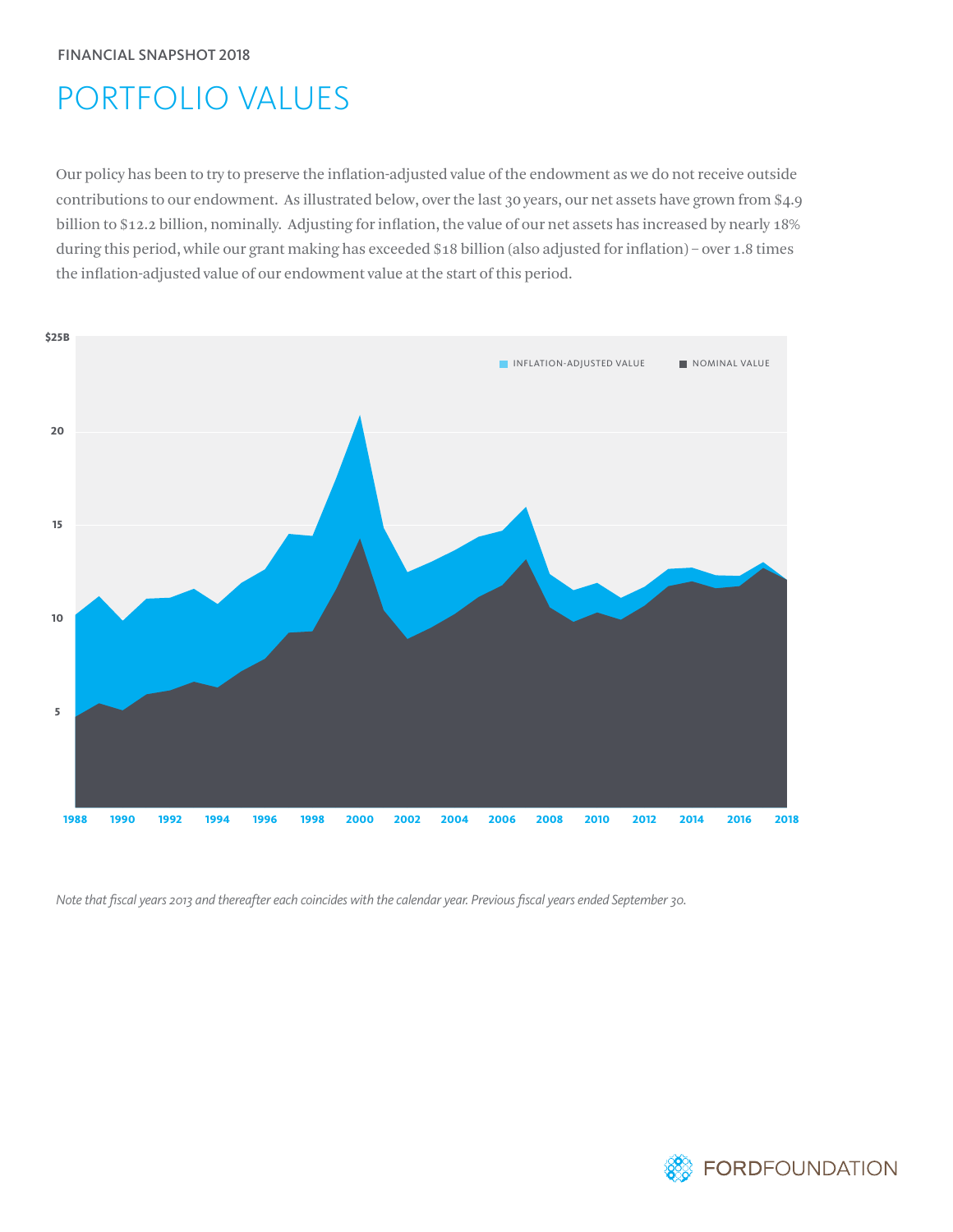# PORTFOLIO PERFORMANCE AND COMPONENTS

In managing our endowment, we seek to balance the goal of preserving its purchasing power through time with the goal of providing a substantial and stable flow of resources to our global grant making activities. To maximize the likelihood of success in balancing these goals, our investment approach combines several core elements: investing with an equity bias to achieve high rates of return; favoring value-oriented investment strategies; structuring a diversified portfolio with a moderate level of risk; delegating individual security selection decisions to highly-skilled external partners who possess unusual talent in generating attractive returns; pursuing investment opportunities in less-efficient markets; emphasizing long-term results; and maintaining appropriate liquidity, in order to enable the foundation to meet its ongoing spending needs and to pursue attractive opportunities created by market dislocations.

Our endowment generated a return of 0.3% in 2018, and annualized returns of 7.3% and 6.6%, respectively, for the three- and five-years ending December 31, 2018. Our endowment continued to produce substantial long-term outperformance relative to its benchmarks.

The endowment protected capital in an extremely challenging year where all major global markets retreated, except for cash and short-term Treasury securities. This highlights the value of holding defensive assets and the importance of sourcing returns through value-added managers. Significant cash-raising activities in the past couple of years and throughout 2018 provided cushion against the sharp market decline in the fourth quarter and enabled us to add capital to several of our highest-conviction managers at attractive entry points. The endowment ended the year with the highest level of cash and short-term Treasury securities in ten years, putting us in a healthy position to fund our ongoing spending needs and Mission-Related investments even if the market condition worsens.

The table below summarizes the components of our investment portfolio as of  $12/31/2018$ .

\$ in millions

| 2018 AS OF 12/31/18              | Market<br>Value | Percent<br>of Total |
|----------------------------------|-----------------|---------------------|
| Short Term                       | \$778.4         | 6.2%                |
| Fixed-Income                     | \$651.9         | 5.2%                |
| <b>Public Equity Securities</b>  | \$157.7         | 1.3%                |
| Commingled Funds                 | \$311.3         | 2.5%                |
| Alternative Investment Funds     | \$7,449.0       | 59.1%               |
| Private Equity & Venture Capital | \$3,259.9       | 25.9%               |
| <b>TOTAL</b>                     | \$12,608.2      | 100.0%              |